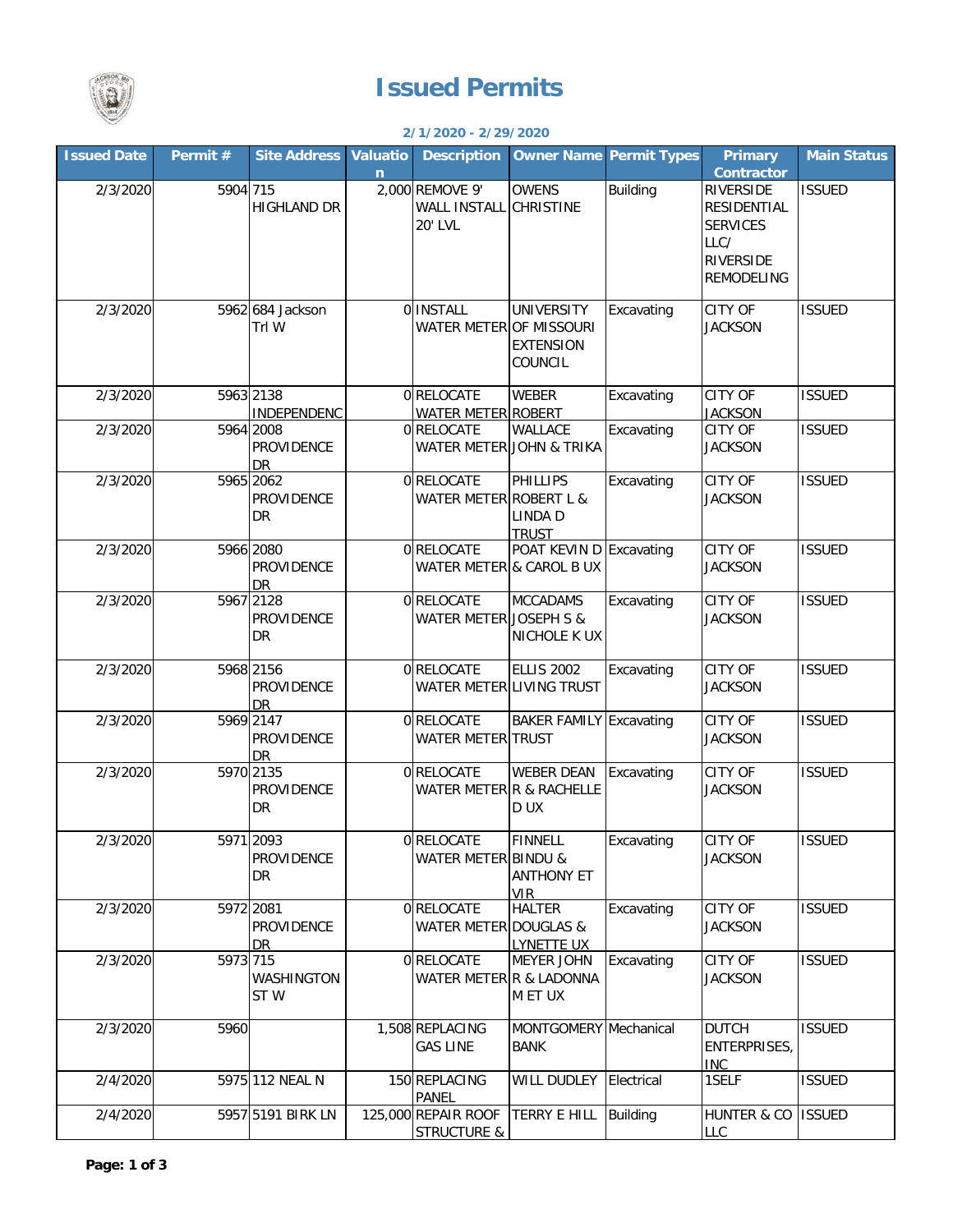| 2/5/2020  | 5977 225  |                                   | 0 RELOCATE                         | <b>TILLMAN</b>                  | Excavating      | <b>CITY OF</b>                   | <b>ISSUED</b> |
|-----------|-----------|-----------------------------------|------------------------------------|---------------------------------|-----------------|----------------------------------|---------------|
|           |           | <b>HENDERSON</b>                  | WATER METER CHERISH B              |                                 |                 | <b>JACKSON</b>                   |               |
| 2/5/2020  |           | 5938 5259 SANDY<br><b>BRAE LN</b> | 124,595 NEW SING<br><b>FAM RES</b> | JOHN W KING Building<br>Ш       |                 | J PARK LLC                       | <b>ISSUED</b> |
| 2/5/2020  |           | 5939 5237 SANDY                   | 118,435 NEW SING                   | JOHN W KING Building            |                 | J PARK LLC                       | <b>ISSUED</b> |
|           |           | <b>BRAE LN</b>                    | <b>FAM RES</b>                     | Ш                               |                 |                                  |               |
| 2/5/2020  |           | 5940 5285 SANDY                   | 118,435 NEW SING                   | <b>JOHN W KING</b>              | <b>Building</b> | J PARK LLC                       | <b>ISSUED</b> |
|           |           | <b>BRAE LN</b>                    | <b>FAM RES</b>                     | Ш                               |                 |                                  |               |
| 2/5/2020  |           | 5941 5209 SANDY                   | 124,595 NEW SING                   | JOHN W KING                     | <b>Building</b> | J PARK LLC                       | <b>ISSUED</b> |
|           |           | <b>BRAE LN</b>                    | <b>FAM RES</b>                     | Ш                               |                 |                                  |               |
| 2/5/2020  |           | 5942 5295 SANDY                   | 124,595 NEW SING                   | JOHN W KING Building            |                 | J PARK LLC                       | <b>ISSUED</b> |
|           |           | <b>BRAE LN</b>                    | <b>FAM RES</b>                     | Ш                               |                 |                                  |               |
| 2/5/2020  |           | 5980 2065 DERWIN                  | 0 RELOCATE                         | MIKE &                          | Excavating      | <b>CITY OF</b>                   | <b>ISSUED</b> |
|           |           | <b>CIR</b>                        | WATER METER BRENDA                 |                                 |                 | <b>JACKSON</b>                   |               |
| 2/6/2020  |           | 5930 2452 LITZ                    | 85,000 ACCESSORY                   | <b>NAGEL</b><br>WASILEWSKI      | <b>Building</b> | J & J                            | <b>ISSUED</b> |
|           |           | <b>BLVD</b>                       | <b>DWELLING -</b>                  | TODD R &                        |                 | <b>UNLIMITED</b>                 |               |
|           |           |                                   | <b>SERVANT</b>                     | <b>CHERYL R</b>                 |                 | <b>LLC</b>                       |               |
|           |           |                                   | <b>QUARTERS</b>                    | <b>ETUX</b>                     |                 |                                  |               |
| 2/6/2020  |           | 5959 566 DONNA                    | 1,500 WOOD                         | <b>PENNY</b>                    | <b>Building</b> | <b>MOORE</b>                     | <b>ISSUED</b> |
|           |           | DR N                              | PRIVACY                            | <b>DEPERIER</b>                 |                 | MECHANICAL                       |               |
|           |           |                                   | <b>FENCE</b>                       |                                 |                 | CONTRACTING                      |               |
|           |           |                                   |                                    |                                 |                 |                                  |               |
|           |           |                                   |                                    |                                 |                 |                                  |               |
| 2/10/2020 |           | 5955 730 FOREST                   | 25,000 METAL                       | <b>DENNIS II &amp;</b>          | <b>Building</b> | <b>LARRY WALLS</b>               | <b>ISSUED</b> |
|           |           | <b>ST</b>                         | SHOP/GARAGE CRYSTAL                |                                 |                 | <b>CONST LLC</b>                 |               |
|           |           |                                   |                                    | <b>JONES</b>                    |                 |                                  |               |
| 2/10/2020 |           | 5985 3201 MAIN ST                 | 3,000 repair/replace               | <b>ADAMS</b><br><b>MARVIN E</b> | Plumbing        | <b>MONROE</b><br>PLUMBING &      | <b>ISSUED</b> |
|           |           | E                                 | sewer line                         | <b>TRUST</b>                    |                 |                                  |               |
|           |           |                                   |                                    |                                 |                 | HEATING CO,<br><b>INC</b>        |               |
| 2/11/2020 |           | 5988 1220                         | 0 RELOCATE                         | <b>KASTEN</b>                   | Excavating      | <b>CITY OF</b>                   | <b>ISSUED</b> |
|           |           | <b>BROADRIDGE</b>                 | WATER METER STACIA L               |                                 |                 | <b>JACKSON</b>                   |               |
|           |           | <b>DR</b>                         |                                    | <b>FAMILY TRUST</b>             |                 |                                  |               |
|           |           |                                   |                                    |                                 |                 |                                  |               |
| 2/11/2020 |           | 5989 1225                         | 0 RELOCATE                         | <b>WILLIAMS</b>                 | Excavating      | <b>CITY OF</b>                   | <b>ISSUED</b> |
|           |           | <b>BROADRIDGE</b>                 | WATER METER RICHARD D &            |                                 |                 | <b>JACKSON</b>                   |               |
|           |           | <b>DR</b>                         |                                    | <b>NANCY J</b>                  |                 |                                  |               |
| 2/11/2020 |           | 5990 1225                         | 0 RELOCATE                         |                                 | Excavating      |                                  | <b>ISSUED</b> |
| 2/11/2020 |           | 5991 1330                         | 0 RELOCATE                         | HOFFMAN A D Excavating          |                 | <b>CITY OF</b>                   | <b>ISSUED</b> |
| 2/11/2020 |           | <b>BROADRIDGE</b><br>5992 1350    | WATER METER & JUDY J<br>0 RELOCATE | <b>LOENNEKE</b>                 | Excavating      | <b>JACKSON</b><br><b>CITY OF</b> | <b>ISSUED</b> |
|           |           | <b>BROADRIDGE</b>                 | <b>WATER METER HARVEY &amp;</b>    |                                 |                 | <b>JACKSON</b>                   |               |
|           |           | <b>DR</b>                         |                                    | <b>JANET TRUST</b>              |                 |                                  |               |
|           |           |                                   |                                    |                                 |                 |                                  |               |
| 2/11/2020 |           | 5993 1315                         | 0 RELOCATE                         | <b>KASTEN</b>                   | Excavating      | CITY OF                          | <b>ISSUED</b> |
|           |           | <b>BROADRIDGE</b>                 | WATER METER VERNON L JR            |                                 |                 | <b>JACKSON</b>                   |               |
|           |           | DR                                |                                    | & STEPHANIE                     |                 |                                  |               |
|           |           |                                   |                                    | R                               |                 |                                  |               |
|           |           |                                   |                                    |                                 |                 |                                  |               |
| 2/11/2020 |           | 5994 1351                         | 0 RELOCATE                         | <b>FAUSETT</b>                  | Excavating      | <b>CITY OF</b>                   | <b>ISSUED</b> |
|           |           | <b>BROADRIDGE</b>                 | WATER METER KATHY L &              |                                 |                 | <b>JACKSON</b>                   |               |
| 2/11/2020 |           | DR<br>5995 1141                   | 0 RELOCATE                         | <b>MARK S</b><br>COMPTON        | Excavating      | CITY OF                          | <b>ISSUED</b> |
|           |           | <b>BROADRIDGE</b>                 | WATER METER CHRISTOPHER            |                                 |                 | <b>JACKSON</b>                   |               |
|           |           | <b>DR</b>                         |                                    | M & ANGELA C                    |                 |                                  |               |
|           |           |                                   |                                    | UX.                             |                 |                                  |               |
|           |           |                                   |                                    |                                 |                 |                                  |               |
| 2/12/2020 | 5978 757  |                                   | 4,995 ALUMINUM                     | MATT CRADER Building            |                 | <b>BOOTHEEL</b>                  | <b>ISSUED</b> |
|           |           | <b>DEERWOOD</b>                   | PRIVACY                            |                                 |                 | <b>FENCE CO</b>                  |               |
| 2/12/2020 |           |                                   | 1,500 REMOVE AND                   |                                 |                 |                                  |               |
|           | 5981 1209 |                                   |                                    | <b>MICHAEL</b>                  | Building        | 1SELF                            | <b>ISSUED</b> |